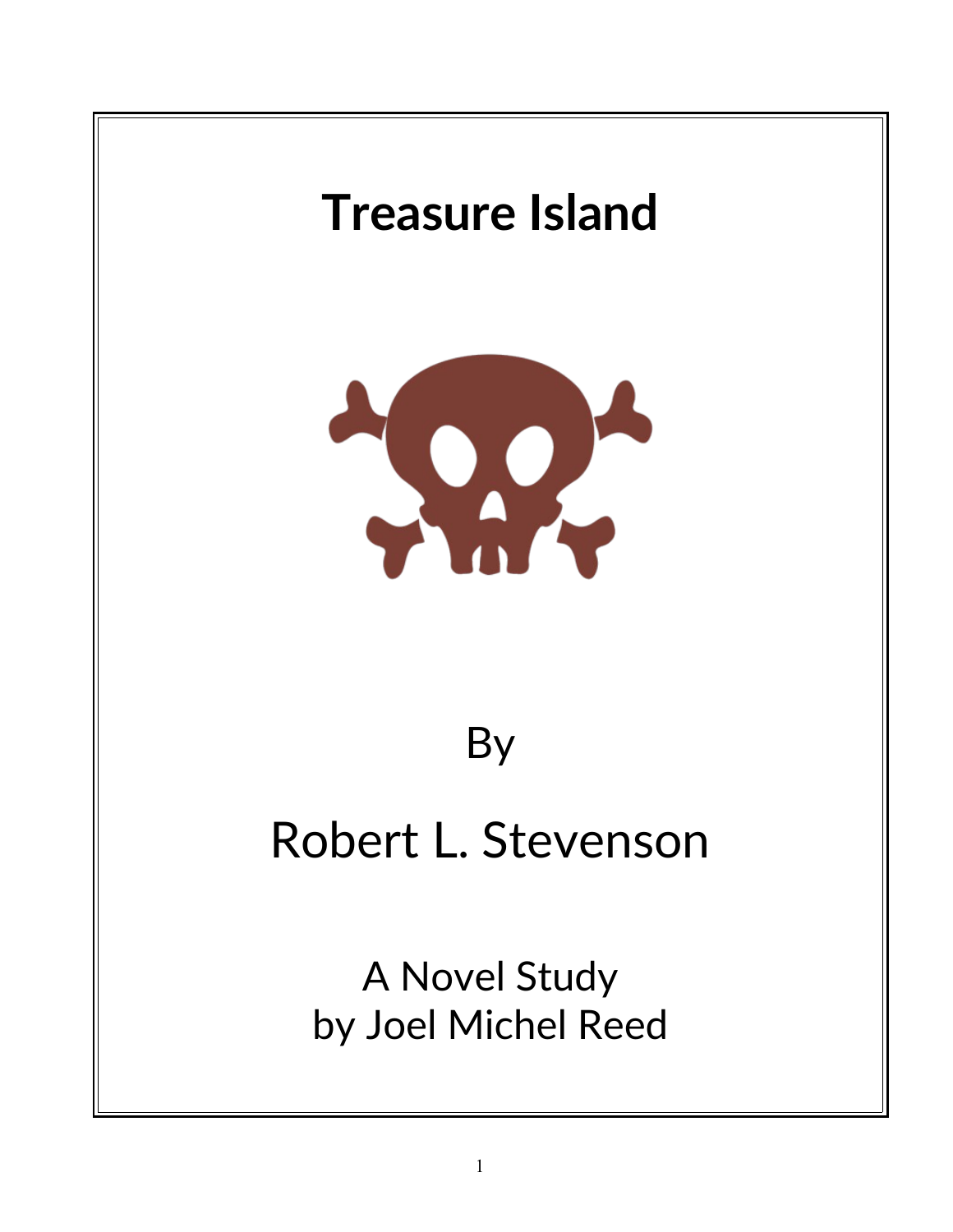

## **Table of Contents**

| <b>Suggestions and Expectations</b> | 3  |
|-------------------------------------|----|
|                                     |    |
| List of Skills                      | 4  |
|                                     |    |
| Synopsis / Author Biography         | 5  |
|                                     |    |
| <b>Student Checklist</b>            | 6  |
| Reproducible Student Booklet        |    |
|                                     |    |
| <b>Answer Key</b>                   | 59 |

**About the author:** Joel Reed has over 70 published novel studies and is the author of four  $|$ novels. For information on his work and literature, please visit [www.reednovelstudies.com](http://www.reednovelstudies.com/)

> Copyright © 2013 Joel Reed Revisions Completed in 2022 All rights reserved by author. Permission to copy for single classroom use only. Electronic distribution limited to single classroom use only. Not for public display.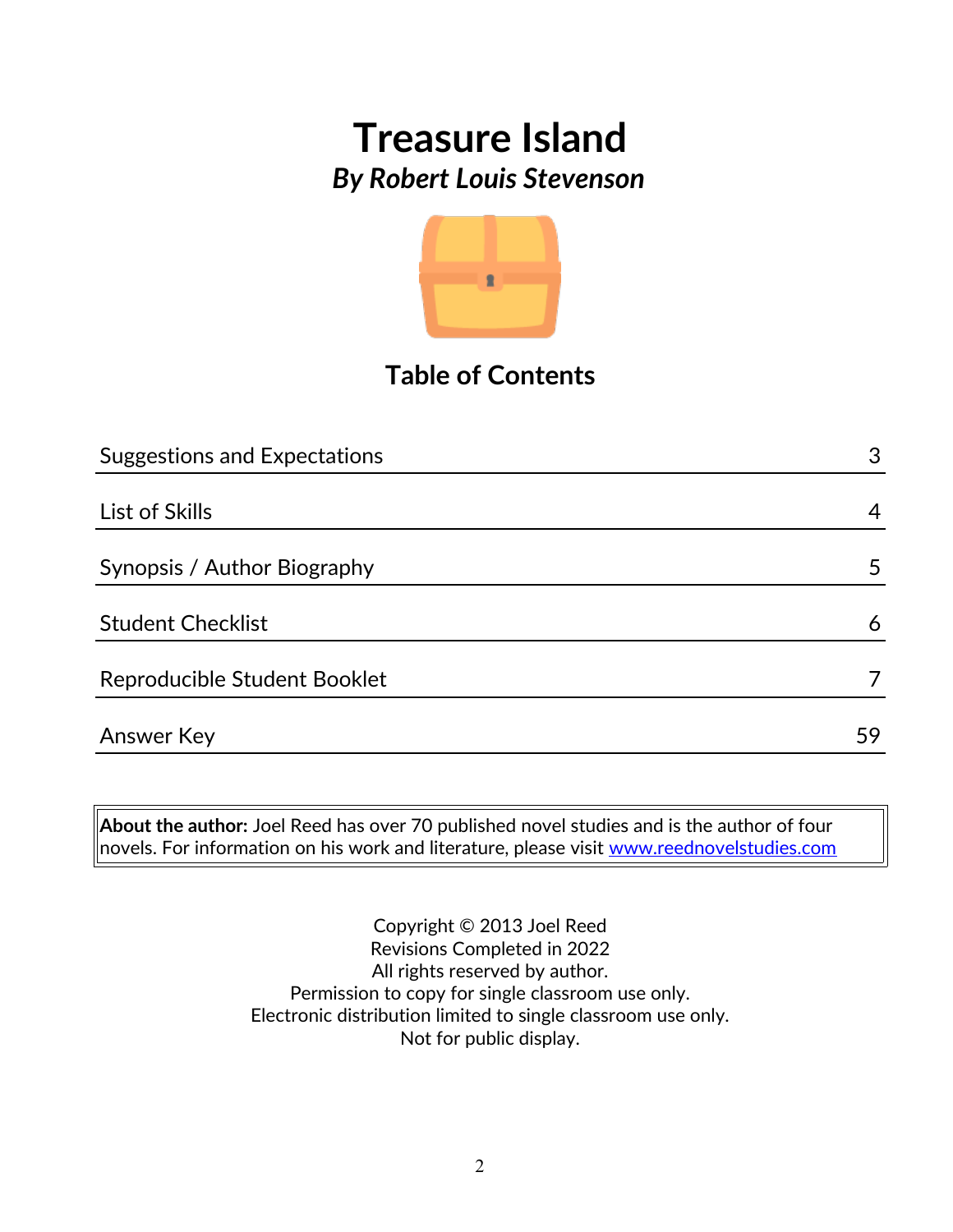## **Suggestions and Expectations**

This curriculum unit can be used in a variety of ways. Each chapter of the novel study focuses on three chapters of **Treasure Island** and is comprised of five of the following activities:

- Before You Read
- Vocabulary Building
- Comprehension Questions
- Language Activities
- **Extension Activities**

#### **Links with the Common Core Standards (U.S.)**

Many of the activities included in this curriculum unit are supported by the Common Core Standards. For instance the *Reading Standards for Literature, Grade 5*, makes reference to:

a) determining the meaning of words and phrases. . . including figurative language;

b) explaining how a series of chapters fits together to provide the overall structure;

c) compare and contrast two characters;

d) determine how characters … respond to challenges;

e) drawing inferences from the text;

f) determining a theme of a story . . . **and many others.**

A principal expectation of the unit is that students will develop their skills in reading, writing, listening and oral communication, as well as in reasoning and critical thinking. Students will also be expected to provide clear answers to questions and well-constructed explanations. It is critical as well that students be able to relate events and the feelings of characters to their own lives and experiences and describe their own interpretation of a particular passage.

A strength of the unit is that students can work on the activities at their own pace. Every activity need not be completed by all students. A **portfolio cover** is included (p.7) so that students may organize their work and keep it all in one place. A **Student Checklist** is also included (p.6) so that a record of completed work may be recorded.

**Themes** which may be taught in conjunction with the novel include growing up, perseverance when facing difficult circumstances, (dysfunctional) families and family relationships, putting right to a wrong.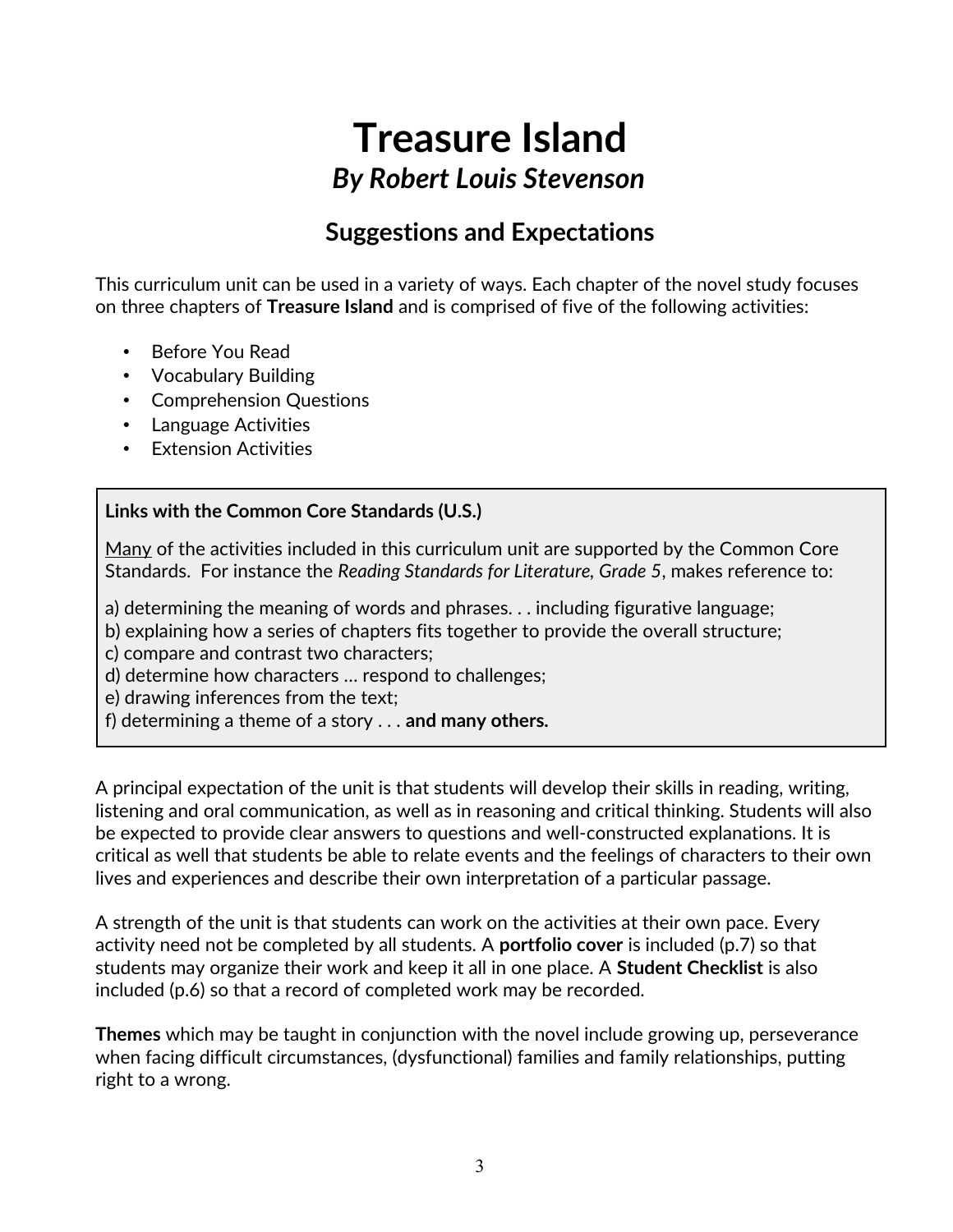## **List of Skills**

#### **Vocabulary Development**

- 1. Locating descriptive words/phrases 8. Use of singular / plural nouns
- 2. Listing synonyms/homonyms 9. Listing compound words
- 3. Identifying/creating *alliteration* 10. Identifying parts of speech
- 4. Use of capitals and punctuation 11. Determining alphabetical order
- 
- 6. Identify *foreshadowing*. 13. Identify/create *similes*
- 7. Identify *personification* 14. Identify *anagrams*

#### **Setting Activities**

1. Summarize the details of a setting

#### **Plot Activities**

- 1. Complete a *time line* of events 4. Identify *cliffhangers*
- 
- 3. Complete Five W's Chart

#### **Character Activities**

#### **Creative and Critical Thinking**

- 
- 2. Write a newspaper story 6. Write a book review
- 
- 4. Conduct an interview

#### **Art Activities**

- 
- 
- 3. Create an Information Card
- 
- 
- 
- 
- 5. Identifying syllables 12. Identification of root words
	-
	-

- 
- 2. Identify conflict in the story 5. Identify the climax of the novel.
- 1. Determine character traits 2. Relating personal experiences
- 1. Research 5. Write a description of personal feelings
	-
- 3. Participate in a talk show 7. Complete an Observation Sheet
- 1. A Storyboard **1.** A Storyboard **1.** A Storyboard
- 2. Create a collage 5. Create a comic strip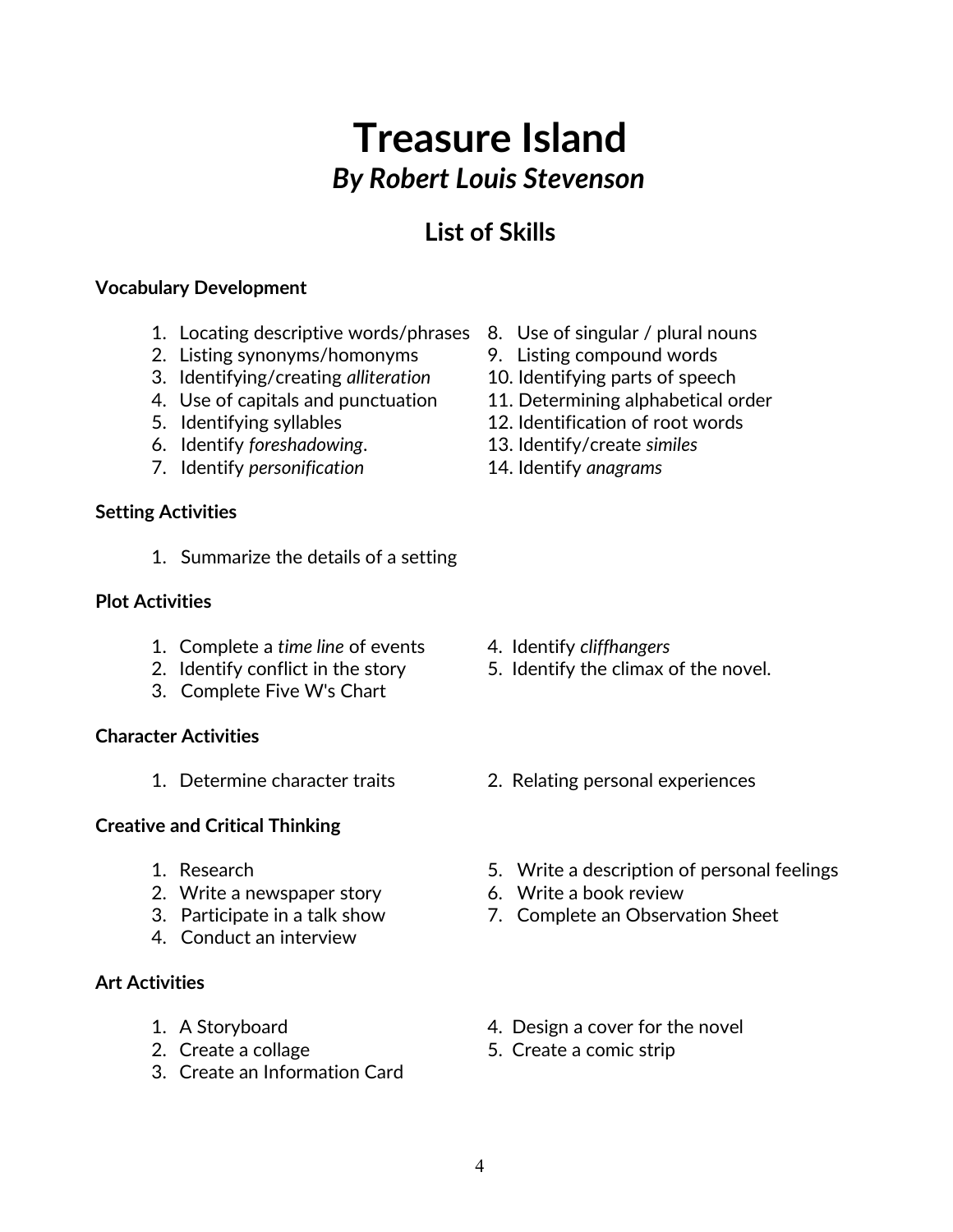#### **Synopsis**

 'Fifteen men on the dead man's chest – Yo-ho-ho and a bottle of rum!' Treasure island is a tale of pirates and villains, maps, treasure and shipwreck, and is perhaps the best adventure story ever written. When young Jim Hawkins finds a packet in Captain Flint's sea chest, he could not know that the map inside would lead him to unimaginable treasure. Shipping as cabin boy on the Hispaniola, he sails with Squire Trelawney, Captain Smollett, Dr Livesey, the sinister Long John Silver and a frightening crew to Treasure island. There, mutiny, murder and mayhem lead to a thrilling climax. (The Publisher – Wordsworth Classics)

A complete synopsis and other helpful reviews can be found on the following website: http://en.wikipedia.org/wiki/Treasure\_island

> **Author Biography** *Robert Louis Stevenson*

 Robert Louis Stevenson has written a number of well known novels throughout the course of his lifetime, including *Kidnapped, The Black Arrow, Prince Otto, The Strange Case of Dr Jekyll and Mr Hyde*, and *The Wrong Box.* He also wrote a number of short stories and fables, and was a talented poet and world traveler.

 Born on November 13, 1850 in Edinburgh Scotland, he was the son of Thomas Stevenson (a light-house engineer) and Margaret Isabella Balfour. It is said that Stevenson comes from a long line of lighthouse engineers. Robert's grandfather and great uncles were all in the same business.

 At the age of 25 Robert Louis Stevenson met for the first time Fanny Van de Grift Osbourne. Unfortunately for him, his future sweetheart happened to be married at the time. After several



years of separation, they once again had become reacquainted after a painful separation and divorce from Fanny and her husband. The couple eventually married May 1880.

 During most of Robert's childhood he fought a number of illnesses which remained with him throughout his adulthood. Many believed Stevenson was diagnosed with bronchiectasis or sarcoidosis. Eventually Robert would suffer a massive cerebral hemorrhage and die at the age of 44. (Courtesy of Wikipedia)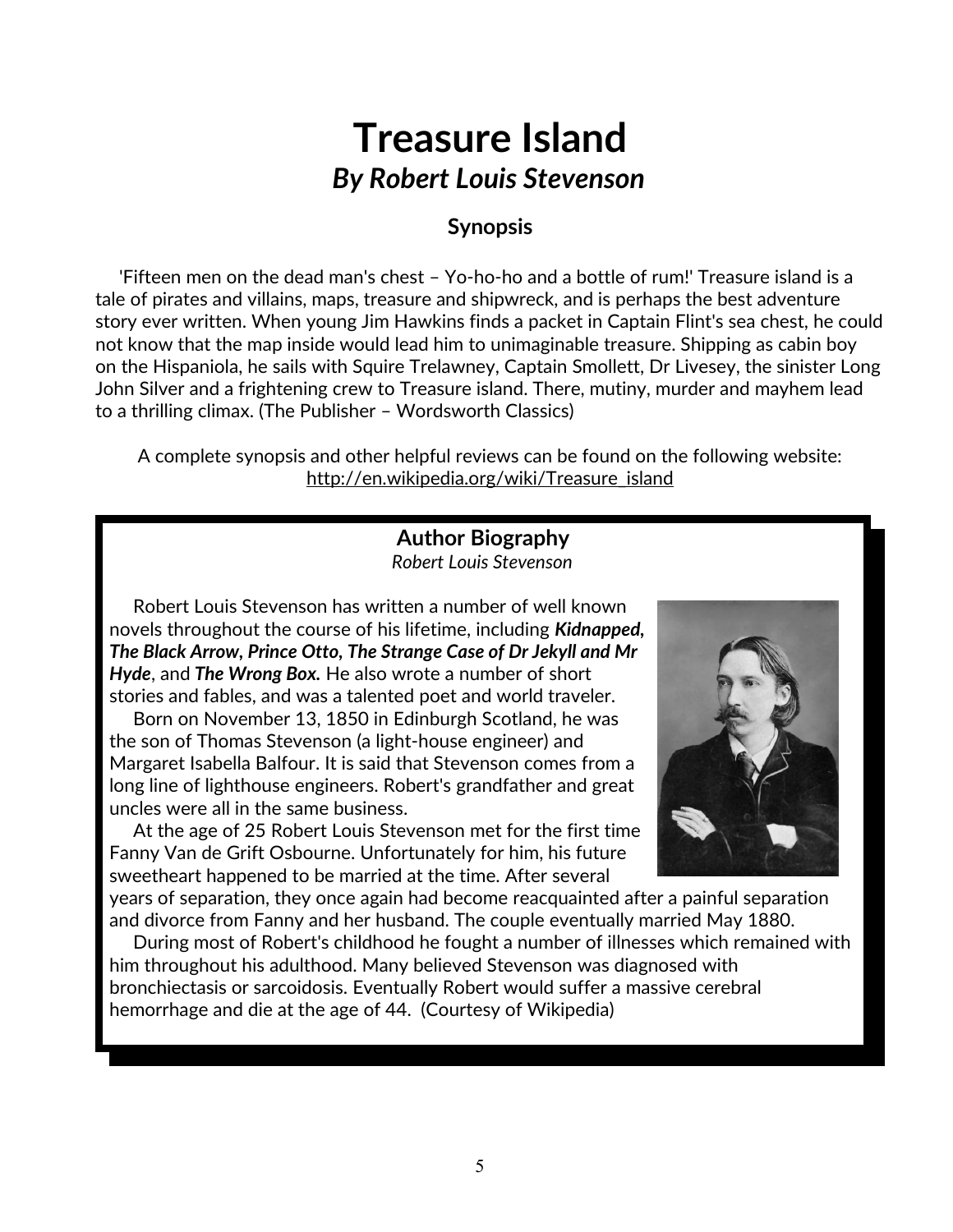

### **Student Checklist**

Student Name

| Assignment | Grade / Level | Comments |
|------------|---------------|----------|
|            |               |          |
|            |               |          |
|            |               |          |
|            |               |          |
|            |               |          |
|            |               |          |
|            |               |          |
|            |               |          |
|            |               |          |
|            |               |          |
|            |               |          |
|            |               |          |
|            |               |          |
|            |               |          |
|            |               |          |
|            |               |          |
|            |               |          |
|            |               |          |
|            |               |          |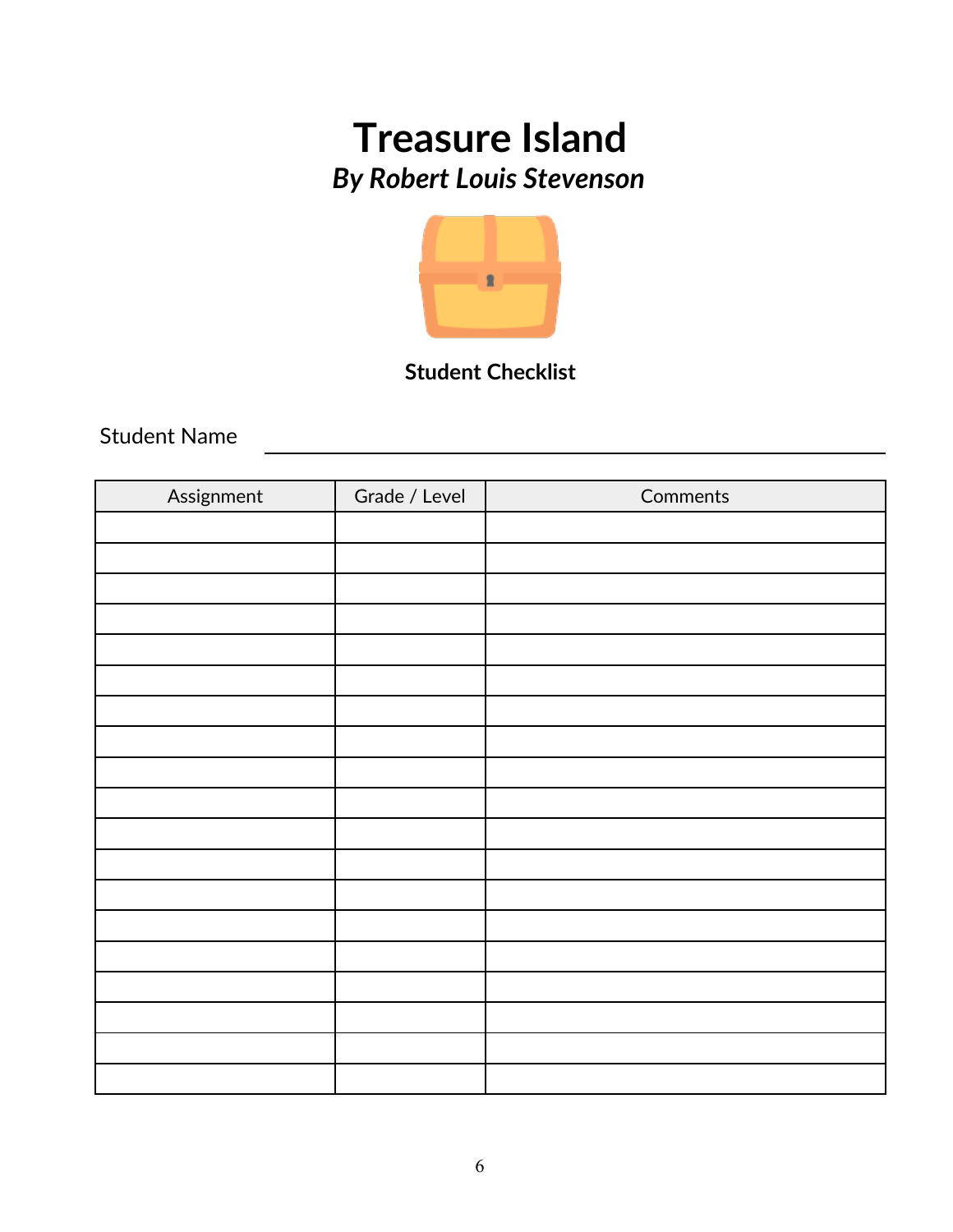# **Treasure Island**



# *By Robert Louis Stevenson*

Name: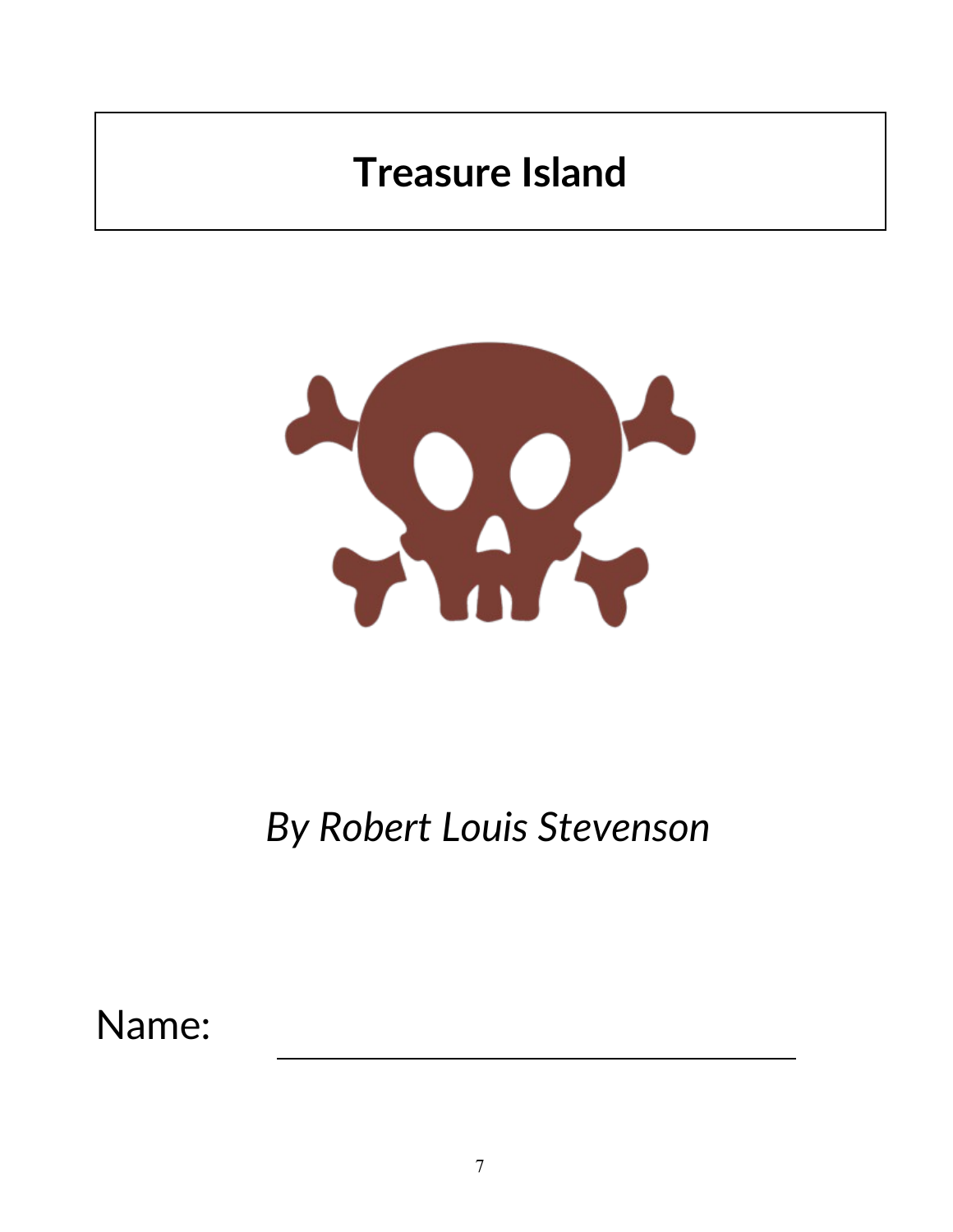

## *Part One* **Chapters 1***-3*



## **Before you read the chapter**:

There have been many modern day stories of treasure hunters finding large quantities of gold and silver from shipwrecks across the world (William Kidd on Long Island; Oak Island in Nova Scotia; Treasure of Lima on Cocos Island). Research one such story and give a brief summary.



## **Vocabulary:**

Choose a word from the list to complete each sentence below.

| parlour  | silent | handspike | devil   |
|----------|--------|-----------|---------|
| heartily | hawker | house     | captain |
| dog      | ship   | beard     | beggar  |

- 1. Then he rapped on the door with a bit of stick like a \_\_\_\_\_\_\_\_\_\_\_\_\_\_\_\_\_\_\_\_\_ that he carried, and when my father appeared, called roughly for a glass of rum.
- 2. He was a very \_\_\_\_\_\_\_\_\_\_\_\_\_\_\_\_\_\_\_ man by custom.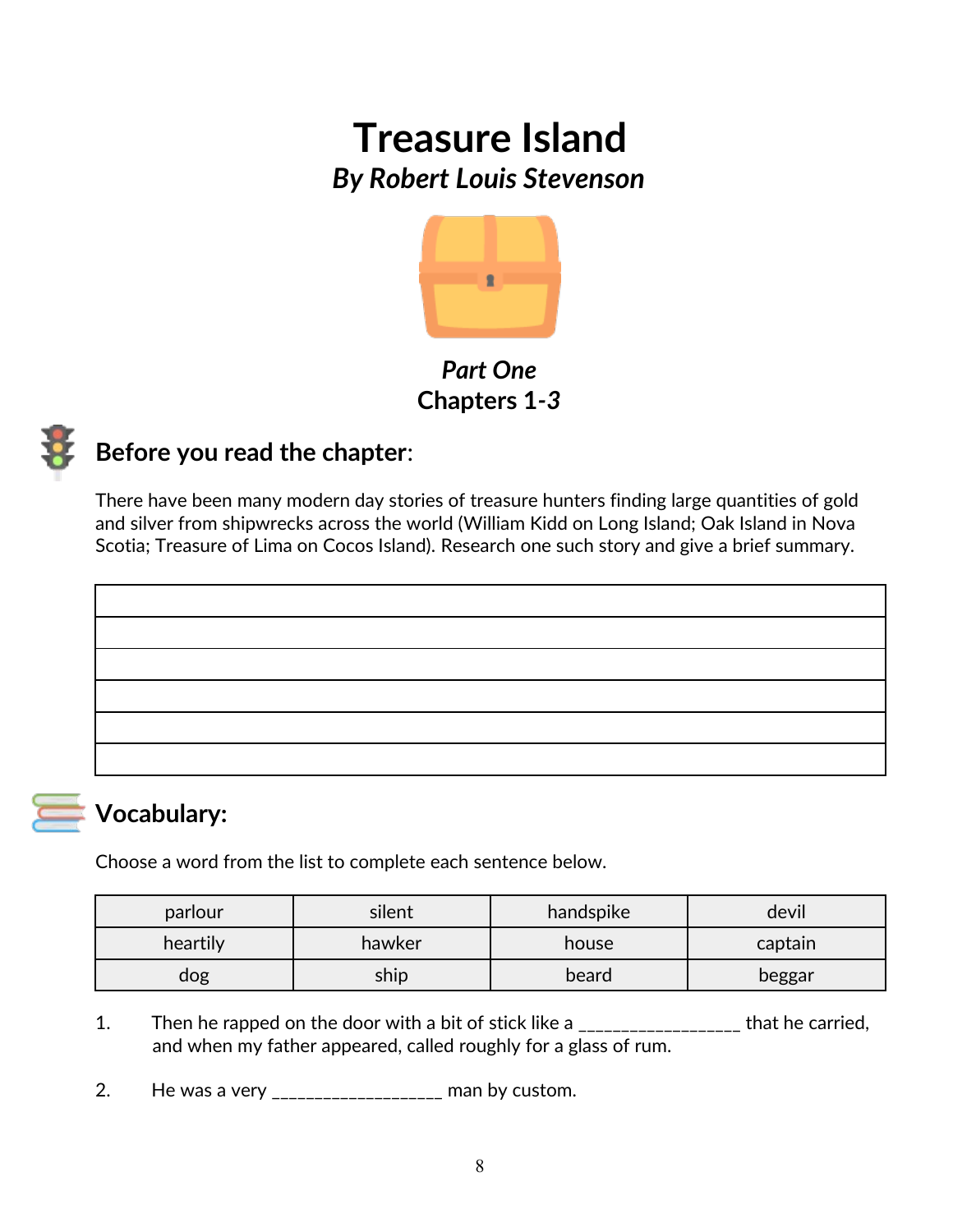- 3. But though I was so terrified by the idea of the seafaring man with one leg, I was far less afraid of the **Example 20** himself than anybody else who knew him.
- 4. All the time he lived with us the captain made no change whatever in his dress but to buy some stockings from a \_\_\_\_\_\_\_\_\_\_\_\_\_\_\_\_\_\_\_.
- 5. Fifteen men on the dead man's chest Yo-ho-ho, and a bottle of rum! Drink and the \_\_\_\_\_\_\_\_\_\_\_\_\_\_\_\_\_\_ had done for the rest – Yo-ho-ho, and a bottle of rum!
- 6. So saying, the stranger backed along with me into the \_\_\_\_\_\_\_\_\_\_\_\_\_\_\_\_\_, and put me behind him in the corner, so that we were both hidden by the open door.
- 7. 'Dear, deary me,' cried my mother, 'what a disgrace upon the \_\_\_\_\_\_\_\_\_\_\_\_\_\_\_\_\_\_!'
- 8. But he broke in cursing the doctor, in a feeble voice, but \_\_\_\_\_\_\_\_\_\_\_. 'Doctors is all swabs,' he said; 'and that doctor there, why what do he know about seafaring men?'
- 9. 'Ah! Black\_\_\_\_\_\_\_\_\_\_\_\_\_\_,' says he. 'He's a bad 'un; but there's worse that put him on.'
- 10. 'Now, Bill, sit where you are,' said the \_\_\_\_\_\_\_\_\_\_\_\_\_\_\_\_\_\_\_\_\_.



1. According to Jim, who was it that operated the Benbow Inn and the Brown Old Seaman?

2. What were the lyrics to the popular old sea-song that was sung in the first chapter.

3. Why was Jim promised a silver fourpenny on the first of every month?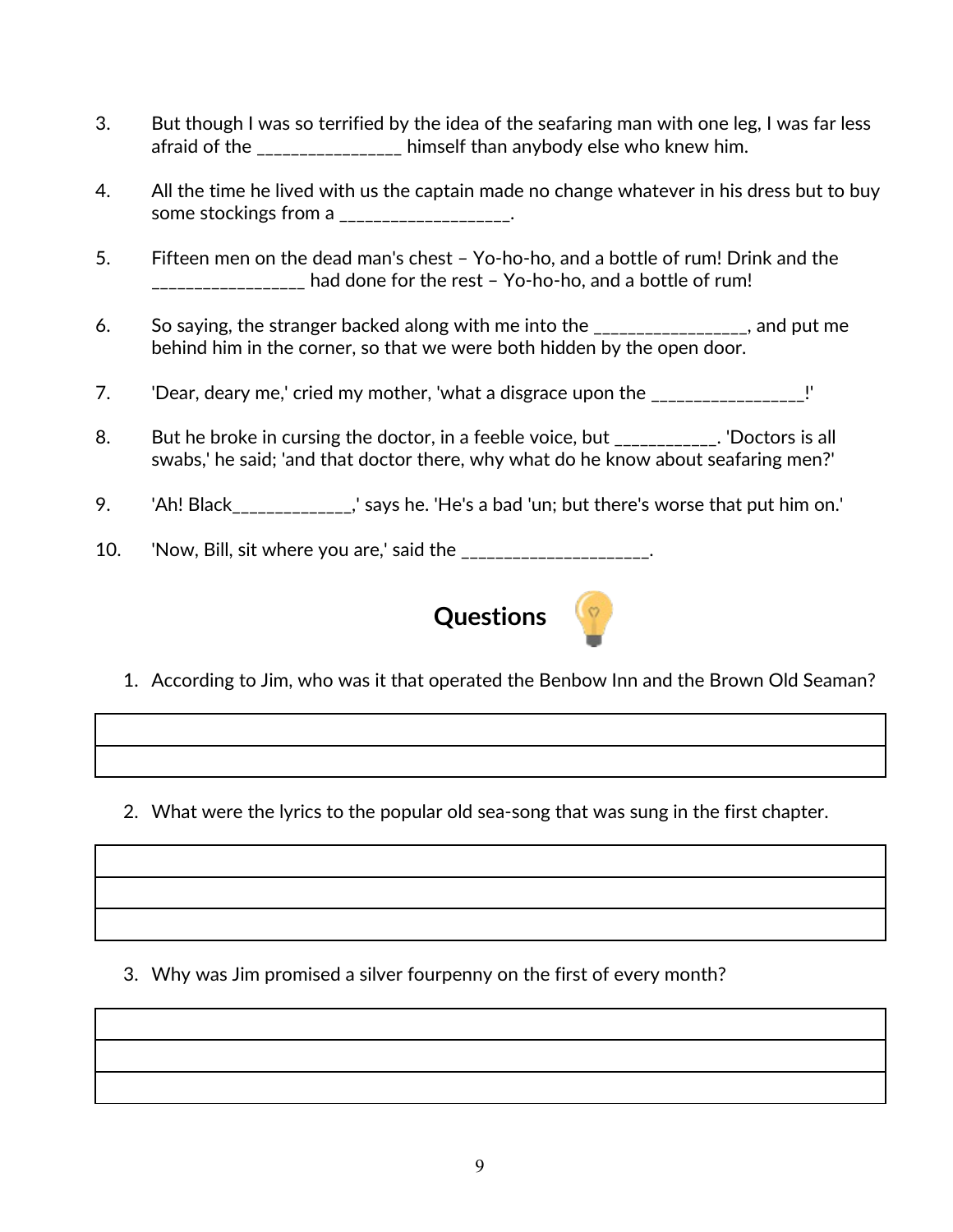- 4. After the fight broke out between Black Dog and the captain, why did the captain collapse and fall to the ground?
- 5. What did Dr. Livesey threaten to do to the captain if he did not put his knife away?
- 6. What did the captain say would happen to him if he couldn't have any rum?





**A**. Many authors enjoy using **alliteration –** a literary device where the author **r**epeats the same sound at the beginning of several words. Here's one such example: ". . . **g**rousing, **g**rouching, **g**rumbling about something or other."



Using your imagination, create your own examples of **alliteration** from the following topics. Each example must contain a minimum of three words.

| The howl of a wolf.          |  |
|------------------------------|--|
| The sound of a symphony.     |  |
| The wind blowing the leaves. |  |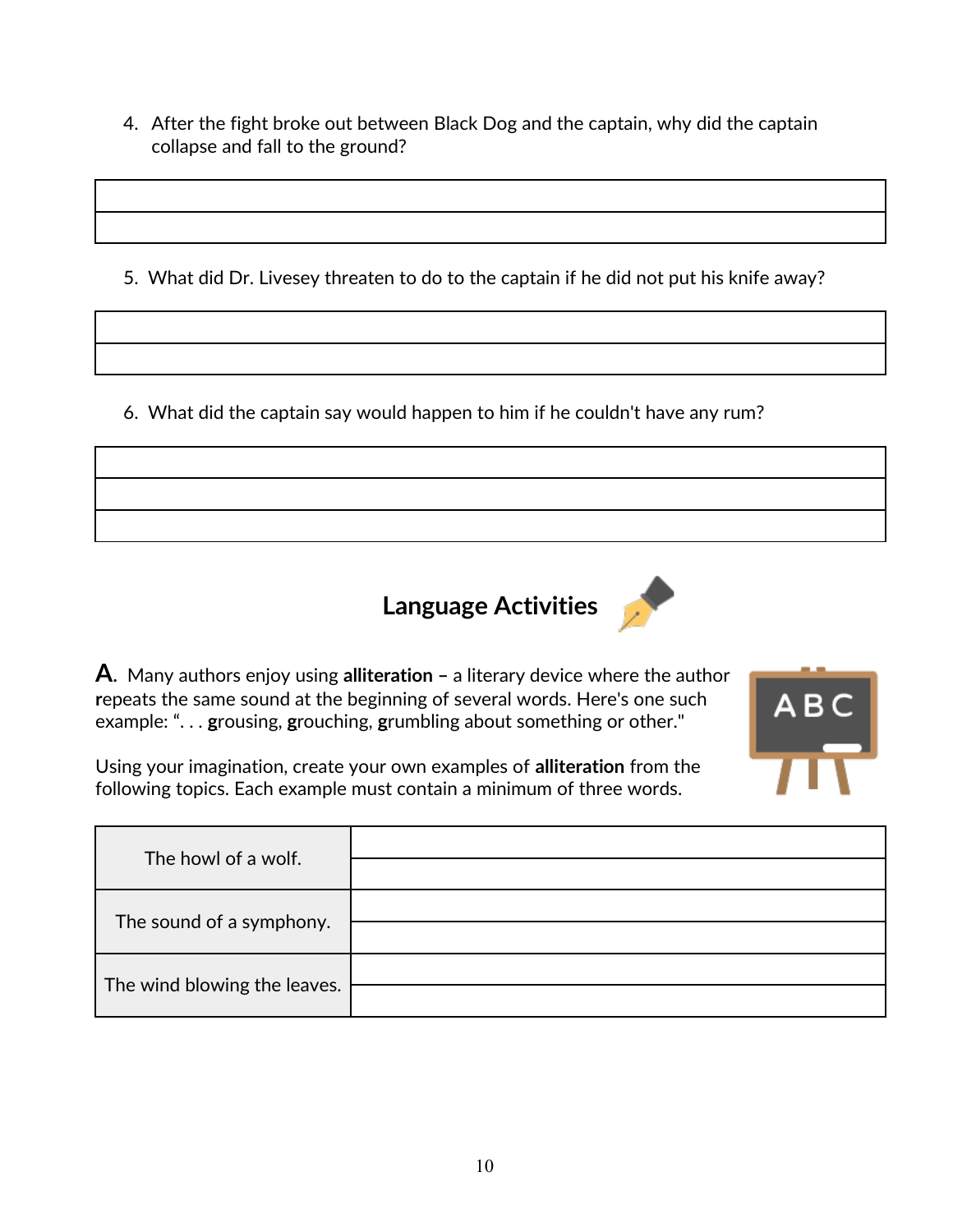**B.** A **simile** is a comparison using the words "like" or "as". The following is an example taken from Chapter One: ". . . *This, when it was brought to him, he drank slowly, like a connoisseur, lingering on the taste, and still looking about him at the cliffs and up at our signboard.*"



What two things are being compared in this example?

Invent your own **similes** comparing the following items with something from your own imagination:

a) a woman jumping into water

b) a man kicking a soccer ball

### **C. Pirates Ahoy!!**

There have been countless stories recorded throughout history detailing the various crimes committed by pirates. As a matter of fact, there are still a number of articles written in today's news-papers that continue to document the crimes committed by modern day pirates, especially in the waters between the Red Sea and the Indian Ocean, and off the coast of Somalia.. Your task is to research one such news story involving modern day pirates, and give a detailed summary of your findings.



| $\mathcal{L}^{\text{max}}_{\text{max}}$ |  |
|-----------------------------------------|--|
|                                         |  |
|                                         |  |
|                                         |  |
|                                         |  |
|                                         |  |
|                                         |  |
|                                         |  |
|                                         |  |
|                                         |  |
|                                         |  |
|                                         |  |
|                                         |  |
|                                         |  |
|                                         |  |
|                                         |  |
|                                         |  |
|                                         |  |
|                                         |  |